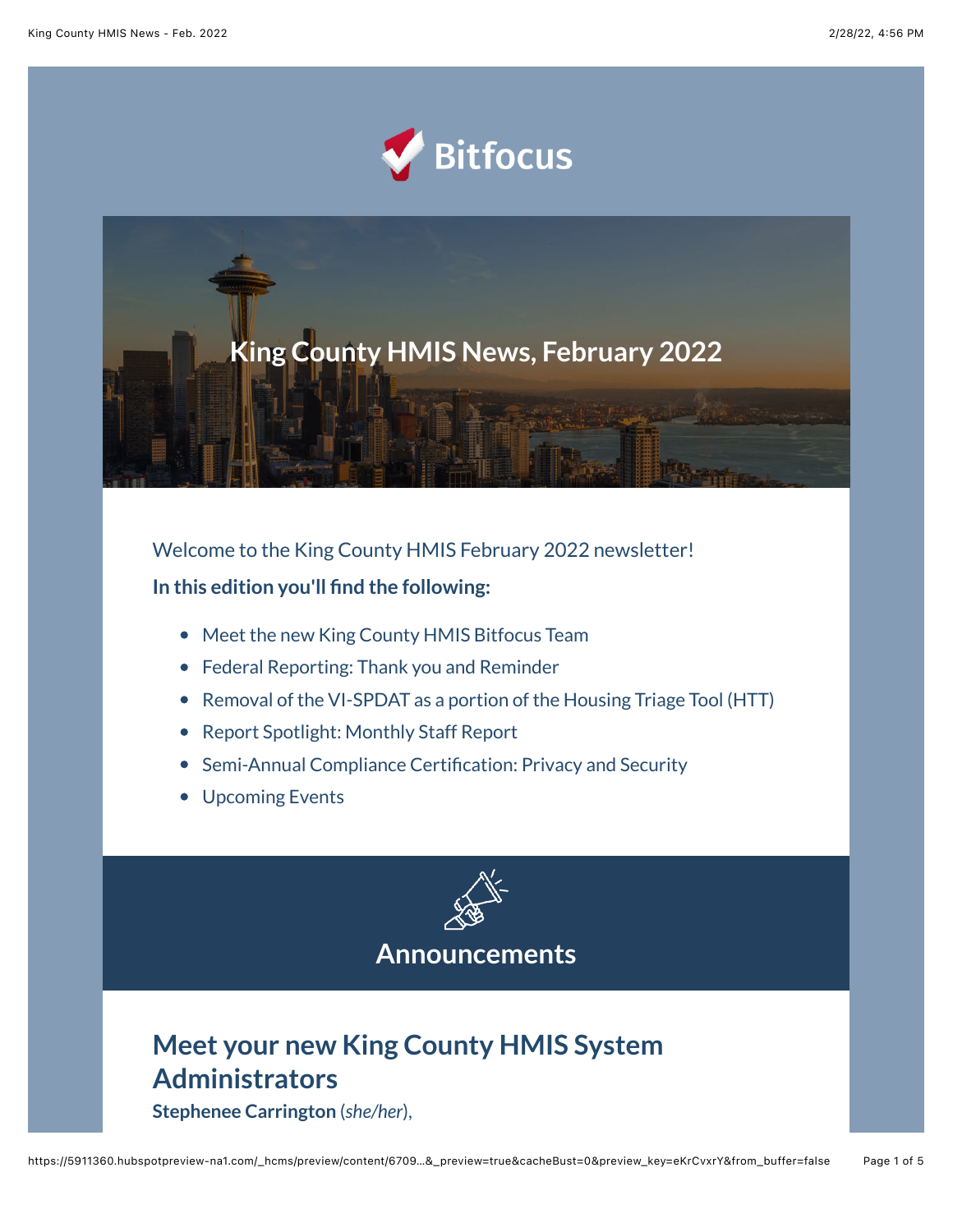Senior Project Administrator| Tacoma, WA.

**Bliss Collins** (*he/him*), Deputy Project Administrator | Bonney Lake, WA.

Bitfocus is certainly pleased to have them on board and serving the King County community. Learn more about their backgrounds.



**[Continue reading](https://www.bitfocus.com/hubfs/Meet%20you%20new%20King%20County%20HMIS%20SysAdmins%20-%20King.pdf?utm_source=hs_email&utm_medium=email&_hsenc=p2ANqtz--lJ0XNV-5esi5HgRh5O4Vp-PwuoHLWXbFK2pUcquAb0POOodrlKe2H8AYpi3WjLtHQCNXD)**

### **Federal Reporting: Thank You and Reminder**

As you know, we are in the thick of federal reporting season for four critical system-wide reports and we couldn't do it without you!

These annual reports to HUD play a critical role in the CoC Program Competition and are required for local governments' Consolidated Plans for other HUD funding. HUD also uses these reports to provide critical updates on national and local progress towards preventing and ending homelessness. High quality data on our homeless assistance efforts really helps keep resources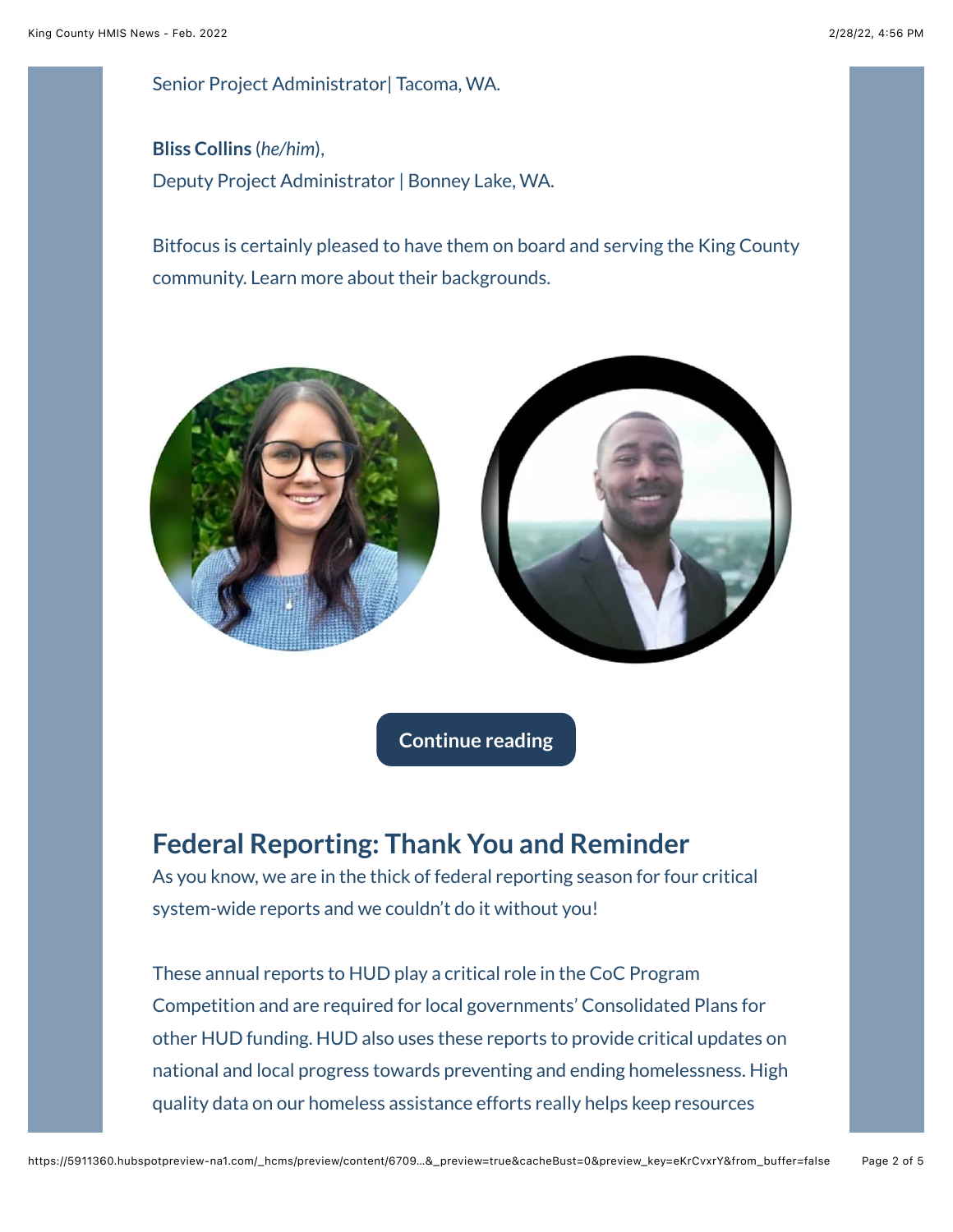flowing to support our community's services.

#### **[Continue reading](https://www.bitfocus.com/hubfs/CoAd%20Newsletters/King%20County/Federal%20Reporting%20Reminder%20-%20Feb.%20King.pdf?utm_source=hs_email&utm_medium=email&_hsenc=p2ANqtz--lJ0XNV-5esi5HgRh5O4Vp-PwuoHLWXbFK2pUcquAb0POOodrlKe2H8AYpi3WjLtHQCNXD)**



## **Removal of the VI-SPDAT as a portion of the Housing Triage Tool (HTT)**

As of February 28, 2022, the VI-SPDAT will no longer be included in the Housing Triage Tool. The removal of the VI-SPDAT is a result of consistent feedback from our community about the invasive and traumatizing effect this tool has on households experiencing homelessness, as well as **[data](https://c4innovates.com/wp-content/uploads/2019/10/CES_Racial_Equity-Analysis_Oct112019.pdf?utm_source=hs_email&utm_medium=email&_hsenc=p2ANqtz--lJ0XNV-5esi5HgRh5O4Vp-PwuoHLWXbFK2pUcquAb0POOodrlKe2H8AYpi3WjLtHQCNXD)** indicating that the continued use of the VI-SPDAT for prioritization produces racially inequitable results.

**[Continue reading](https://www.bitfocus.com/hubfs/CoAd%20Newsletters/King%20County/Removal%20of%20VI..%20-%20Feb.%20King.pdf?utm_source=hs_email&utm_medium=email&_hsenc=p2ANqtz--lJ0XNV-5esi5HgRh5O4Vp-PwuoHLWXbFK2pUcquAb0POOodrlKe2H8AYpi3WjLtHQCNXD)**



### **Report Spotlight: Monthly Staff Report**

Cultivating a culture of continuous data quality starts with ensuring your and your team's efforts are being accurately captured in HMIS. Collecting and maintaining complete and reliable data helps our community tell the stories of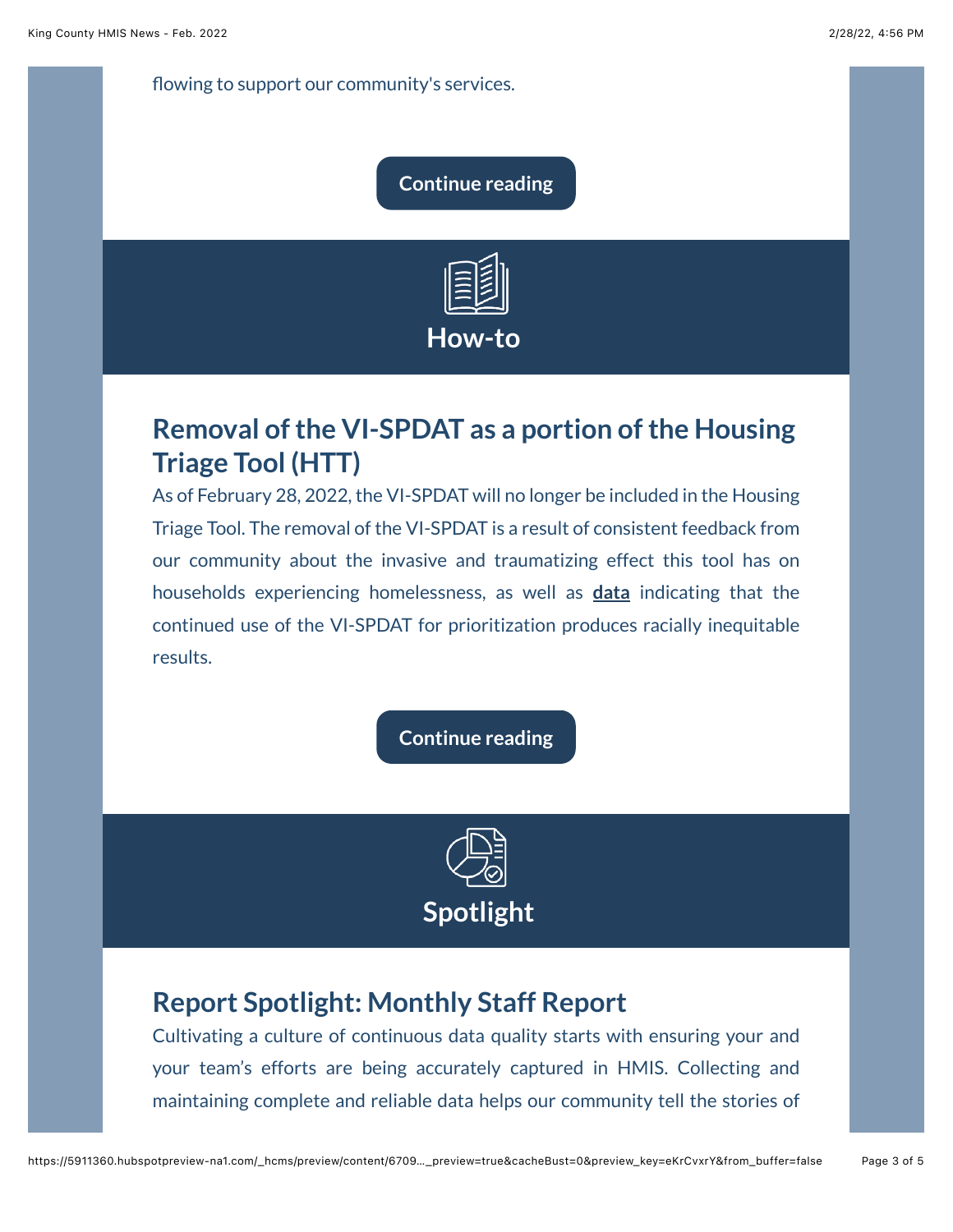the individuals and families we serve. The **[\[DQXX-103\] Monthly Staff Report](https://help.bitfocus.com/dqxx-103-monthly-staff-report?utm_source=hs_email&utm_medium=email&_hsenc=p2ANqtz--lJ0XNV-5esi5HgRh5O4Vp-PwuoHLWXbFK2pUcquAb0POOodrlKe2H8AYpi3WjLtHQCNXD)** is one of many tools to support your important work. This report is automatically emailed to your agency's HMIS Lead on the 15th of each month so that they can review staff accounts and activity. In addition, this report can be run as needed through the Report Library.

**[Continue reading](https://www.bitfocus.com/hubfs/CoAd%20Newsletters/King%20County/Report%20Spotlight%20-%20Feb.%20King.pdf?utm_source=hs_email&utm_medium=email&_hsenc=p2ANqtz--lJ0XNV-5esi5HgRh5O4Vp-PwuoHLWXbFK2pUcquAb0POOodrlKe2H8AYpi3WjLtHQCNXD)**

## **Semi-Annual Compliance Certification: Privacy and Security**

HMIS Security Officers, it's that time of year again! The following tasks should be completed by March 31 as part of the annual security compliance process for HMIS:

- 1. Review the **[King County Security Officer Training](https://training.bitfocus.com/king-county-hmis-security-officer-training-2018?__hstc=56888245.166fff7a839b602296ba23bc55465f11.1607456846613.1612211888994.1612474007611.41&__hssc=56888245.2.1612474007611&__hsfp=2488032809&utm_source=hs_email&utm_medium=email&_hsenc=p2ANqtz--lJ0XNV-5esi5HgRh5O4Vp-PwuoHLWXbFK2pUcquAb0POOodrlKe2H8AYpi3WjLtHQCNXD)** (11 minutes in length) yourself as soon as possible.
- 2. Complete the **[HMIS Semi-Annual Compliance Certification Checklist.](https://www.bitfocus.com/hubfs/Community%20Admin%20Sites/King%20County%20-%20Community%20Admin%20Site/Forms%20and%20Guides/King%20County%20General%20Forms/Agency%20Agreements%20and%20Policies/King%20County%20HMIS%20Semi-Annual%20Compliance%20Certification%20Checklist%20(2019).pdf?hsLang=en&utm_source=hs_email&utm_medium=email&_hsenc=p2ANqtz--lJ0XNV-5esi5HgRh5O4Vp-PwuoHLWXbFK2pUcquAb0POOodrlKe2H8AYpi3WjLtHQCNXD)**

Please see the email communication sent on Friday 2/25 for more information. If you have any questions or would like additional support, please **[register here](https://bitfocus.zoom.us/meeting/register/tJwrduChrDsuHdCxCwsOUsSU3lsAO5-1zYY0?utm_source=hs_email&utm_medium=email&_hsenc=p2ANqtz--lJ0XNV-5esi5HgRh5O4Vp-PwuoHLWXbFK2pUcquAb0POOodrlKe2H8AYpi3WjLtHQCNXD)** for our **Security Officer Office Hours** on **Tuesday, March 8, 1-2 p.m.** Drop in anytime or stay as long or short as you like!

Thank you for taking responsibility for ensuring privacy and security of HMIS data at your agency.



**Upcoming Events**

# **Check out these upcoming events!**